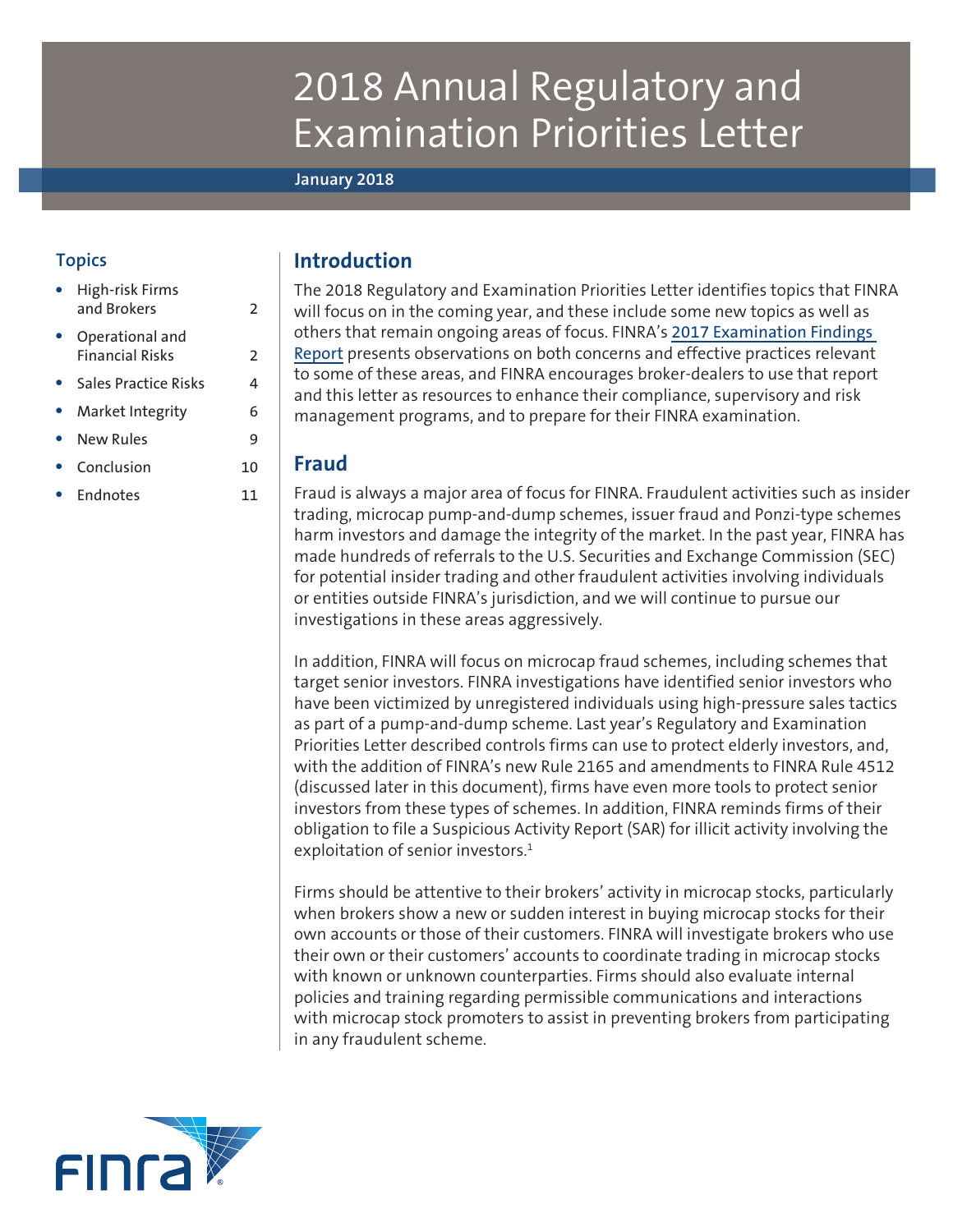# <span id="page-1-0"></span>**High-risk Firms and Brokers**

Building on our work in 2017, a top priority for FINRA will continue to be identifying high-risk firms and individual brokers and mitigating the potential risks that they can pose to investors.<sup>2</sup> FINRA will focus on firms' hiring and supervisory practices for high-risk brokers, including, for example, firms' remote supervision arrangements; supervision of point-of-sale activities, including individual broker accountability when using joint rep codes; and branch inspection programs. FINRA reminds firms of their existing obligation to adopt and implement tailored heightened supervisory procedures under FINRA Rule 3110 (Supervision) for high-risk individuals.

FINRA will also continue to focus on the risks that these firms and brokers pose to investors, including unsophisticated or senior investors. For example, we will focus on recommendations for speculative or complex products by high-risk brokers to investors who may not have the necessary sophistication, experience or investment objectives. We will also review situations where registered representatives have control of investors' finances as power-of-attorney or trustee on customer accounts, or have future rights to customer assets as a named beneficiary on customer accounts. We will also evaluate rollovers of qualified plans into non-qualified accounts for senior investors.

In addition, FINRA will continue to focus on registered representatives who conduct approved private securities transactions by raising funds from investors they serve away from their firm. FINRA will assess firms' ability to monitor the proper use of proceeds from these offerings and whether registered representatives make adequate disclosures about their interest in, control of, or association with the issuer.

FINRA will also continue to review firms' controls regarding the outside business activities of registered persons, including to identify instances of settling away where registered representatives borrow money from their customers or make payments to customers from their outside business bank accounts.<sup>3</sup>

# **Operational and Financial Risks**

## **Business Continuity Planning**

Recent events such as Hurricanes Harvey and Maria underscore the need for firms to maintain written Business Continuity Plans (BCPs) that address continued access to critical systems, including in situations where firms may not have physical access to locations, potentially for an extended period. FINRA Rule 4370 requires firms to maintain plans that are reasonably designed to enable them to meet their existing obligations to customers in an emergency or business disruption. FINRA will review firms' BCPs with a focus on their implementation of the plan. For example, we will review how and under what circumstances firms activate their BCPs, how they classify systems as mission-critical or secondary, how they accomplish data backup and recovery, and where applicable, how firms coordinate with their affiliates and vendors during a business continuity situation. We will also review firms' plans for restoring systems, procedures and records once they are prepared to return to normal business, as well as how they make those decisions.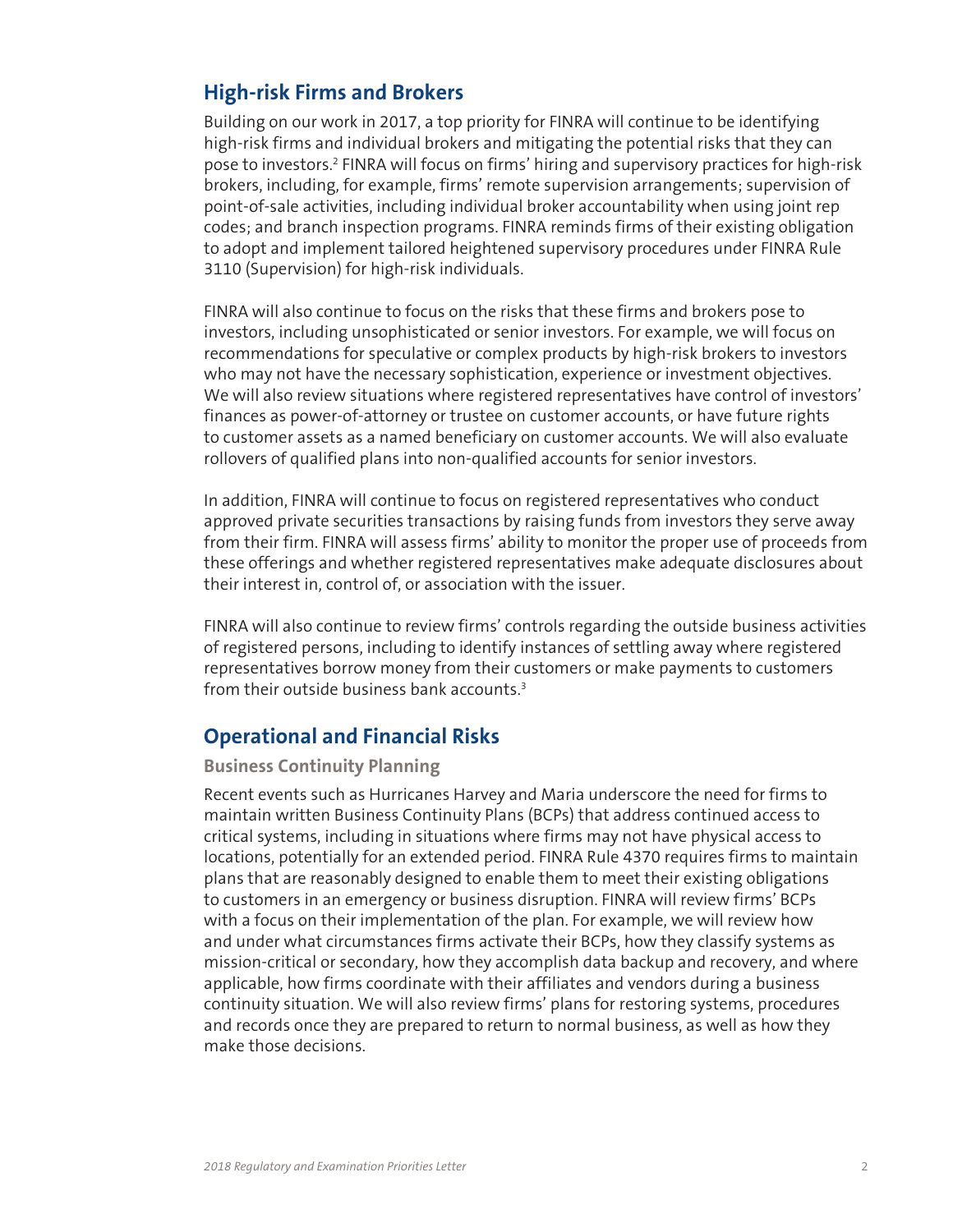**Customer Protection and Verification of Assets and Liabilities**

The protection of customer assets and the accuracy of firms' financial data are perennial priorities in FINRA's examinations. FINRA will examine the accuracy of firms' net capital and reserve computations under Securities Exchange Act (SEA) Rules 15c3-1 and 15c3-3. In our examination of firms' records, we will review their processes for verifying customer assets and proprietary assets and liabilities in those financial records. We may also contact appropriate entities, such as custodial banks, to assess the validity of reported positions.

In our examination of firms' compliance with SEA Rule 15c3-3, we will evaluate whether firms have implemented adequate controls and supervision to protect customer assets and assess their compliance with the specific requirements of the rule (*e.g.,* whether they properly perform their possession or control calculations). In addition, FINRA will review whether firms maintain sufficient documentation to demonstrate that securities are held free of liens and encumbrances, especially for securities held at foreign custodians. FINRA will review whether firms' foreign depositories, clearing agencies and custodial banks are good control locations, including whether firms have filed applications with the SEC for such foreign custodial arrangements. We may also look at the underlying arrangements with foreign custodians to determine if they permit cross-liens or use temporary holding accounts. Where customer securities may be held in, or move through, temporary holding accounts, we will consider whether these accounts are good control locations and whether firms have instituted reasonable procedures to monitor them for customer securities.

## **Technology Governance**

FINRA will review firms' information and technology change management policies and procedures. Some firms have experienced significant customer service and regulatory problems as a result of operational breakdowns caused by the implementation of new systems as well as enhancements and modifications to existing proprietary or vendor systems. These breakdowns can arise from coding issues, system capacity limitations or other flaws, and may have a significant adverse impact on order entry or execution, data integrity or customer protection. It is critical that firms maintain strong controls over changes to their information technology to prevent inaccurate, incomplete, untested or unauthorized changes to their production environments. These can result in system defects or outages, data inaccuracies or unintended consequences that can negatively affect customers, the firm or the market.

## **Cybersecurity**

Cybersecurity threats remain a significant risk and will continue to be a priority. FINRA will evaluate the effectiveness of firms' cybersecurity programs to protect sensitive information, including personally identifiable information, from both external and internal threats. FINRA will review firms' preparedness, technical defenses and resiliency measures, among other things. Firms should review the Examination Findings Report for additional information about FINRA's observations regarding concerns and effective practices related to cybersecurity. FINRA also reminds firms that they must have policies and procedures in place to assess whether to file a SAR when they identify a cybersecurity event.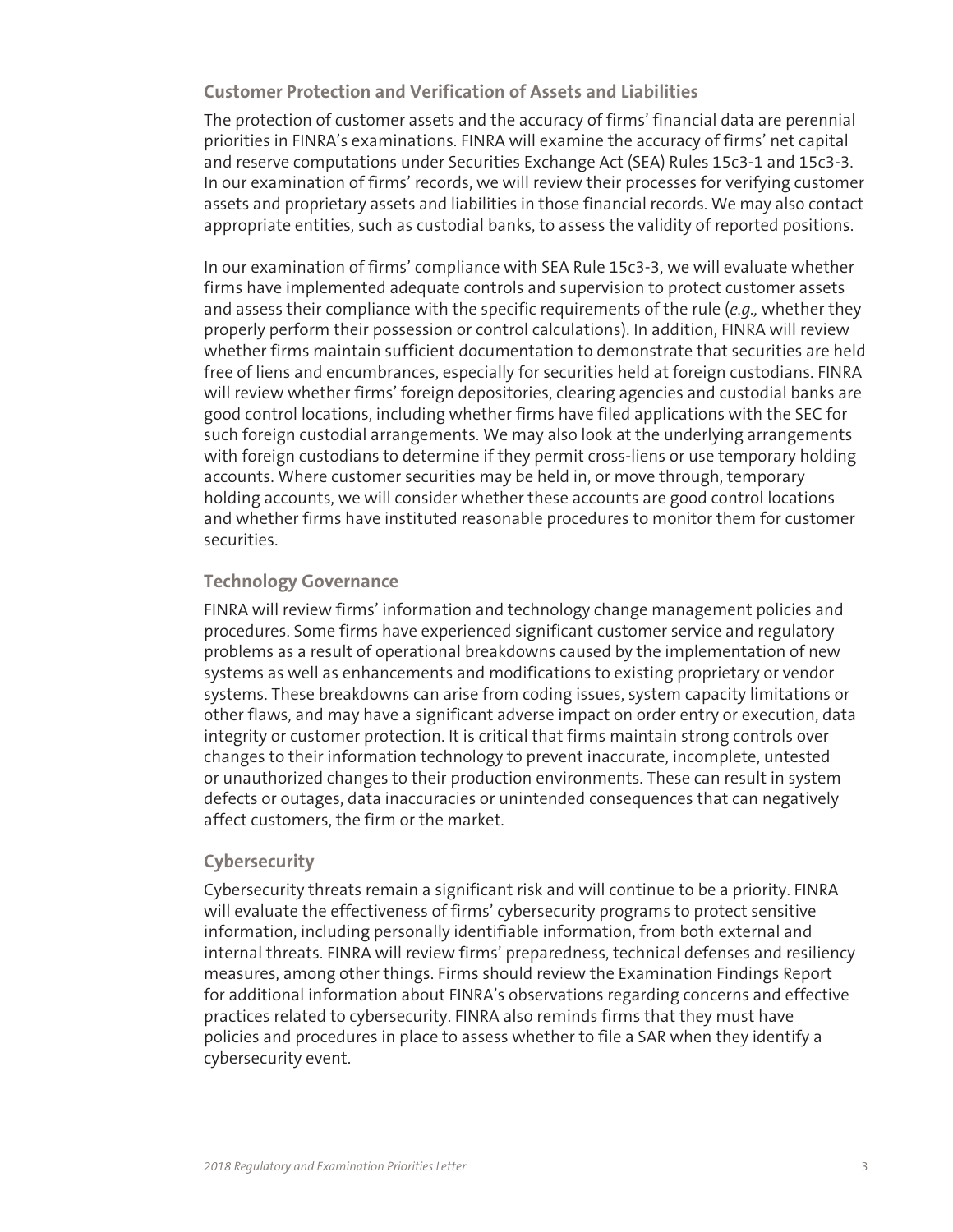## <span id="page-3-0"></span>**Anti-Money Laundering**

FINRA will assess the adequacy of firms' anti-money laundering (AML) programs. FINRA continues to identify concerns related to, for example, the adequacy of (1) firms' policies and procedures to detect and report suspicious transactions; (2) resources for AML monitoring; and (3) independent testing required under FINRA Rule 3310(c). Firms should review the Examination Findings Report to understand FINRA's areas of concern and observations on effective practices related to AML. In addition to those concerns, firms should be attentive to the potential use of their foreign affiliates to conduct high-risk transactions through accounts at member firms, including in microcap and dual-currency securities. FINRA has observed situations where firms do not monitor, or may monitor less closely, accounts opened for an affiliate. Firms should also confirm that their AML surveillance programs cover accounts used in connection with securities-backed lines of credit (SBLOCs) and aggregate activity across accounts when they use multiple accounts to receive and disburse funds in connection with an SBLOC.

## **Liquidity Risk**

FINRA will continue to focus on firms' liquidity planning, compare strengths and weaknesses across firms' liquidity plans and share effective practices. FINRA will evaluate whether a firm's liquidity planning is appropriate for the firm's business and customers, and whether it includes scenarios that are consistent with its collateral resources and client activity. In addition, FINRA will focus on the adequacy of firms' material stress testing assumptions, including how firms identify unencumbered assets and encumbered cash in their liquidity stress tests. A stress test that clearly identifies the largest liquidity sources and uses can enhance a firm's liquidity planning. FINRA urges firms to review *[Regulatory Notice 15-33](http://www.finra.org/industry/notices/15-33)* for effective practices that may be useful in developing liquidity management plans.

#### **Short Sales**

FINRA will examine firms' policies and procedures for establishing and monitoring the rates charged to customers for short sales. FINRA has observed some instances where, for example, securities are borrowed into a conduit account and then loaned to a house account at a significantly higher rate, which then may be marked up further. FINRA will review whether firms calculate such rates in a manner consistent with their procedures.

# **Sales Practice Risks**

#### **Suitability**

As the number and complexity of products available to investors continue to increase, FINRA will continue to assess the adequacy of firms' controls to meet their suitability obligations. This includes reviewing how firms identify products that are subject to new product vetting, the vetting process itself, and the supervisory systems and controls firms put in place to ensure personnel are appropriately educated and trained on the sale and supervision of the product and that recommendations are suitable.<sup>4</sup> As part of the vetting process, firms should identify the risks associated with a product and include those risks in their product training so that registered representatives can appropriately evaluate them prior to recommending the product to a customer. FINRA will pay particular attention to suitability determinations in those situations where registered representatives recommend complex products to unsophisticated, vulnerable investors.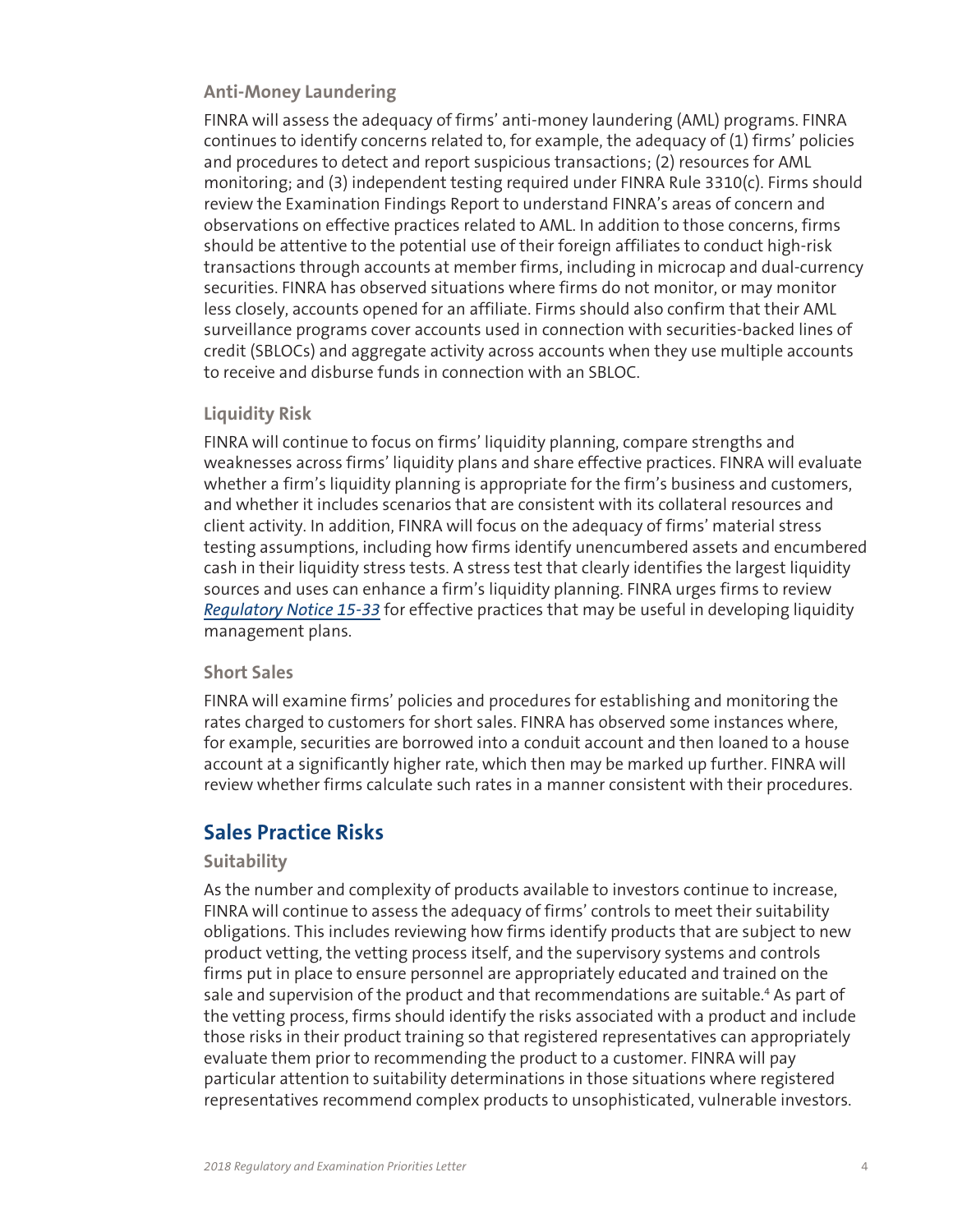FINRA will review firms' handling of products where FINRA has observed firms experiencing problems implementing effective controls, such as firms' handling of Unit Investment Trusts (UITs) and multi-share class products as addressed in the Examination Findings Report, or products that are higher risk or complex. Moreover, FINRA will review for recommendations that result in undue concentration in securities positions, including recommendations resulting in concentrated positions in interest-rate-sensitive instruments or recommendations that result in short-term trading of products typically intended to be held on a long-term basis.

Employer-sponsored retirement plans play a critical role in many individuals' retirement planning and for this reason will be an important area of focus for FINRA. In this regard, FINRA will focus on the suitability of firms' and registered representatives' recommendations made to plan participants, including Individual Retirement Account rollover recommendations involving securities transactions.<sup>5</sup> FINRA will also review the supervisory mechanisms firms establish for these recommendations.

In addition, FINRA will review situations in which registered representatives recommend a switch from a brokerage account to an investment adviser account where that switch clearly disadvantages the customer, such as where the registered representative recommended that the customer purchase a securities product subject to a front-end sales charge in a brokerage account and then shortly thereafter recommended that account be transferred to a fee-based account.

## **Initial Coin Offerings and Cryptocurrencies**

Digital assets (such as cryptocurrencies) and initial coin offerings (ICOs) have received significant media, public and regulatory attention in the past year.<sup>6</sup> FINRA will closely monitor developments in this area, including the role firms and registered representatives may play in effecting transactions in such assets and ICOs. Where such assets are securities or where an ICO involves the offer and sale of securities, FINRA may review the mechanisms—for example, supervisory, compliance and operational infrastructure firms have put in place to ensure compliance with relevant federal securities laws and regulations and FINRA rules.

#### **Use of Margin**

FINRA will assess firms' disclosure and supervisory practices related to margin loans. FINRA has observed situations where registered representatives solicited customers to engage in share purchases on margin, but customers were not aware of the risks associated with those transactions. Moreover, in some cases, registered representatives entered into margin transactions without written authority from the customer. FINRA will examine whether firms and registered representatives adequately disclose the risk of margin loans and whether firms maintain controls reasonably designed to prevent excessive margin trading.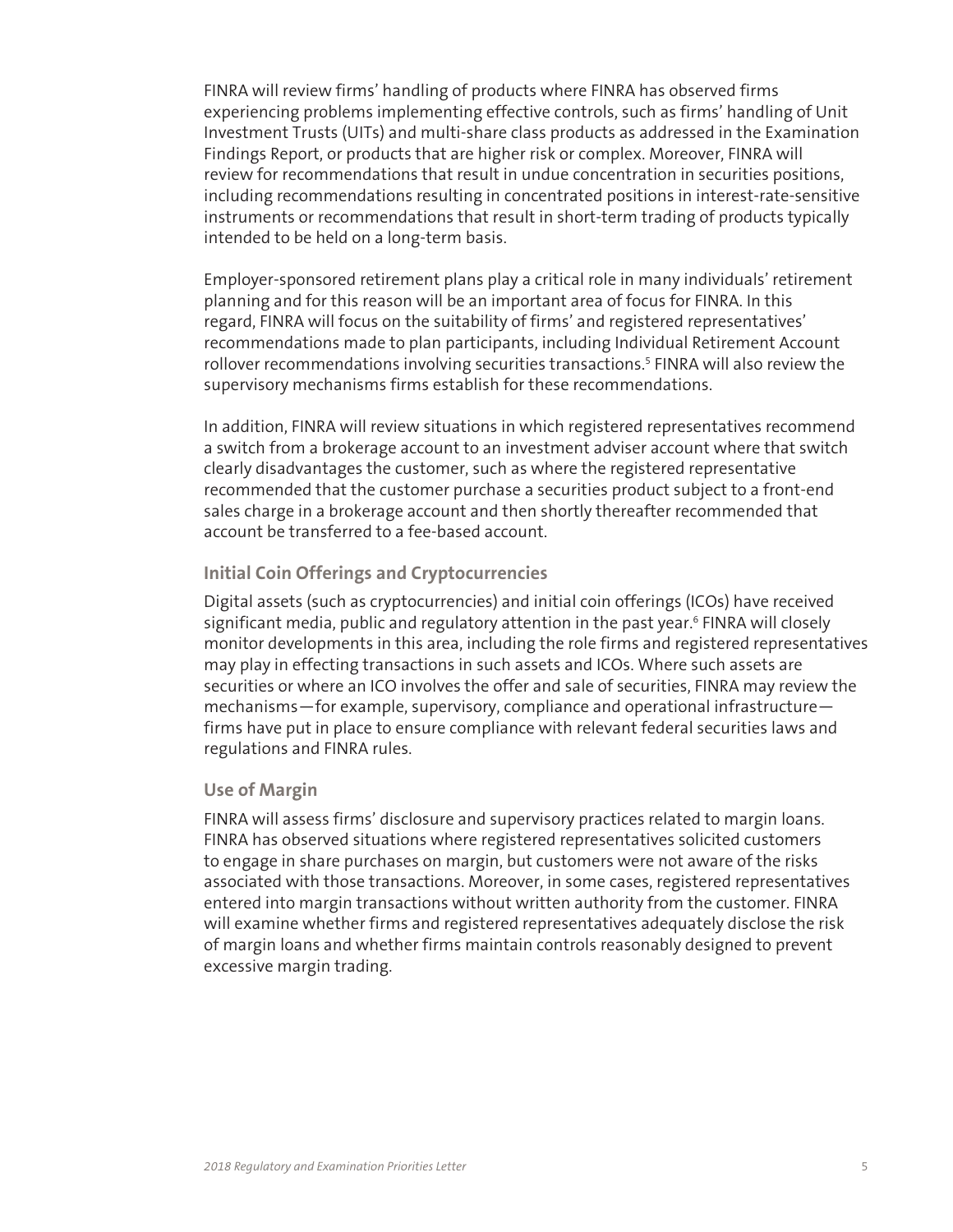## <span id="page-5-0"></span>**Securities Backed Lines of Credit**

The use of SBLOCs has increased significantly in the past years, and FINRA will review firms' compliance with sales practice and operational obligations that apply to SBLOCs. FINRA will assess the adequacy of disclosures firms provide customers regarding the potential risks associated with SBLOCs, including the potential impact of a market downturn, the potential tax implications if pledged securities are liquidated and the potential impact of an increase in interest rates.

Separately, where the SBLOC lender is an affiliate of the member firm or other third party, the firm must establish controls to earmark the collateral securing the SBLOC and ensure that the SBLOC collateral is not dually pledged for any other extension of credit (*e.g.,* a margin arrangement with the firm). In these cases, firms must also be alert to red flags indicating that proceeds of an SBLOC are possibly being used to purchase or carry margin stock and follow-up to ensure that they are not improperly arranging credit.

# **Market Integrity**

## **Manipulation**

Protecting the integrity of our markets must remain a top priority for firms, as it is for FINRA. To capture new threat scenarios and changes in market participants' behavior, we regularly evaluate our surveillance program, and enhance and expand it to address these changes, and firms should be aware that FINRA may review their programs in these areas. For example, we launched the Cross Market Auction Ramping surveillance pattern in August 2017. This pattern leverages machine learning techniques to identify aggressive and dominant trading surrounding the open or close. We also (1) revised our Cross Market Marking the Open and Close surveillance pattern to reduce false positives and more accurately identify potential instances of marking the open or close and (2) enhanced the Cross Market Layering surveillance pattern in July 2017 to detect collusion among multiple market participants engaged in layering. In addition, we are working on incorporating machine learning techniques to aid in further detection of manipulative layering activity.

## **Best Execution**

Best execution is an important investor protection requirement and remains a FINRA priority. In addition to the concerns identified in the Examination Findings Report, FINRA is expanding our equity best execution surveillance program to assess the degree to which firms provide price improvement when routing customer orders for execution or when executing internalized customer orders. Once the new surveillance pattern is in production, we will review systematically both the frequency of price improvement, as well as the relative amount of price improvement obtained or provided when compared to other routing or execution venues.<sup>7</sup>

In addition, FINRA initiated an examination sweep in November 2017 that focuses on broker-dealers' best execution obligations when they receive order routing inducements, such as payment for order flow and maker-taker rebates, or when they internalize order flow. If a broker-dealer receives an order routing inducement, it must not let that inducement or its proprietary interests interfere with its duty of best execution. FINRA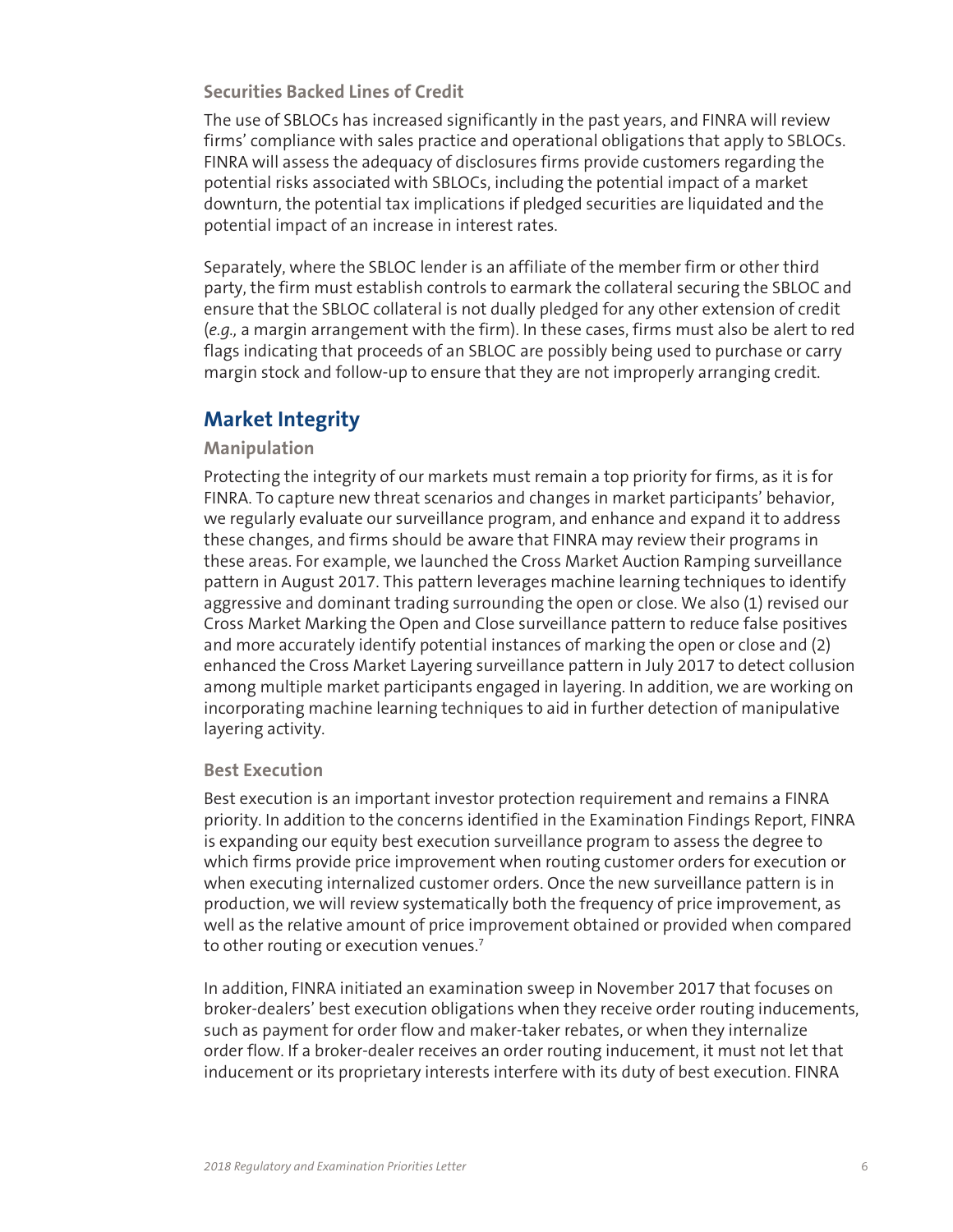will review how broker-dealers manage the conflict of interest that exists between their duty of best execution and their own financial interests, including whether the brokerdealers' procedures provide for a regular and rigorous evaluation of the execution quality they are likely to obtain from the market centers trading a security.

We will also expand our review of execution quality and fair pricing in fixed income securities. For example, we expect to implement surveillance patterns that focus on fair pricing and best execution in transactions in Treasury securities.

#### **Regulation SHO**

FINRA will increase our focus on evaluating firms' compliance with Rule 201 of Regulation SHO. That rule requires firms to develop policies and procedures to prevent the execution or display of a short sale order at a price that is equal to or less than the national best bid when a Short Sale Circuit Breaker (SSCB) is in effect for a National Market System (NMS) security.<sup>8</sup> If a firm's Rule 201 policies and procedures include an automated, rules-based control to ensure compliance, FINRA expects the firm to develop a supervisory system to test that the control works properly and to conduct thorough supervisory reviews both before and regularly after it is operational.

If a firm chooses to rely on an exemption to Rule 201, it must ensure that its activity or short sale transactions qualify for the exemption. For example, FINRA has observed that firms engaging in exchange-traded fund arbitrage activity are availing themselves of the Domestic Arbitrage Exemption detailed in Rule 201(d)(3), although SEC written guidance states that (1) the exemption does not apply to such activity and (2) a "*bona fide* market making" exemption to Rule 201 does not exist. Finally, firms that choose to execute a short sale in reliance on an exemption to Rule 201 must mark the order and report the trade as short exempt.

#### **Fixed Income Data Integrity**

Data integrity remains a priority for FINRA's fixed income surveillance and trading examination programs. In anticipation of the launch of Treasury securities reporting to the Trade Reporting and Compliance Engine (TRACE) in July 2017, FINRA developed a suite of data integrity surveillance patterns to monitor firms' transaction reporting in Treasury securities. The patterns identify instances of late reporting, failing to report inter-dealer trades, misreporting of inter-dealer trades and inaccurate execution time reporting, and we remain focused on these issues in 2018.

In addition, FINRA will expand our examinations to include Treasury securities in our reviews for complete, timely and accurate reporting of TRACE-eligible securities. A crucial aspect of these reviews involves electronic communications with customers and potential discrepancies in the transaction information contained in the electronic communications compared to the firms' records or reports to TRACE.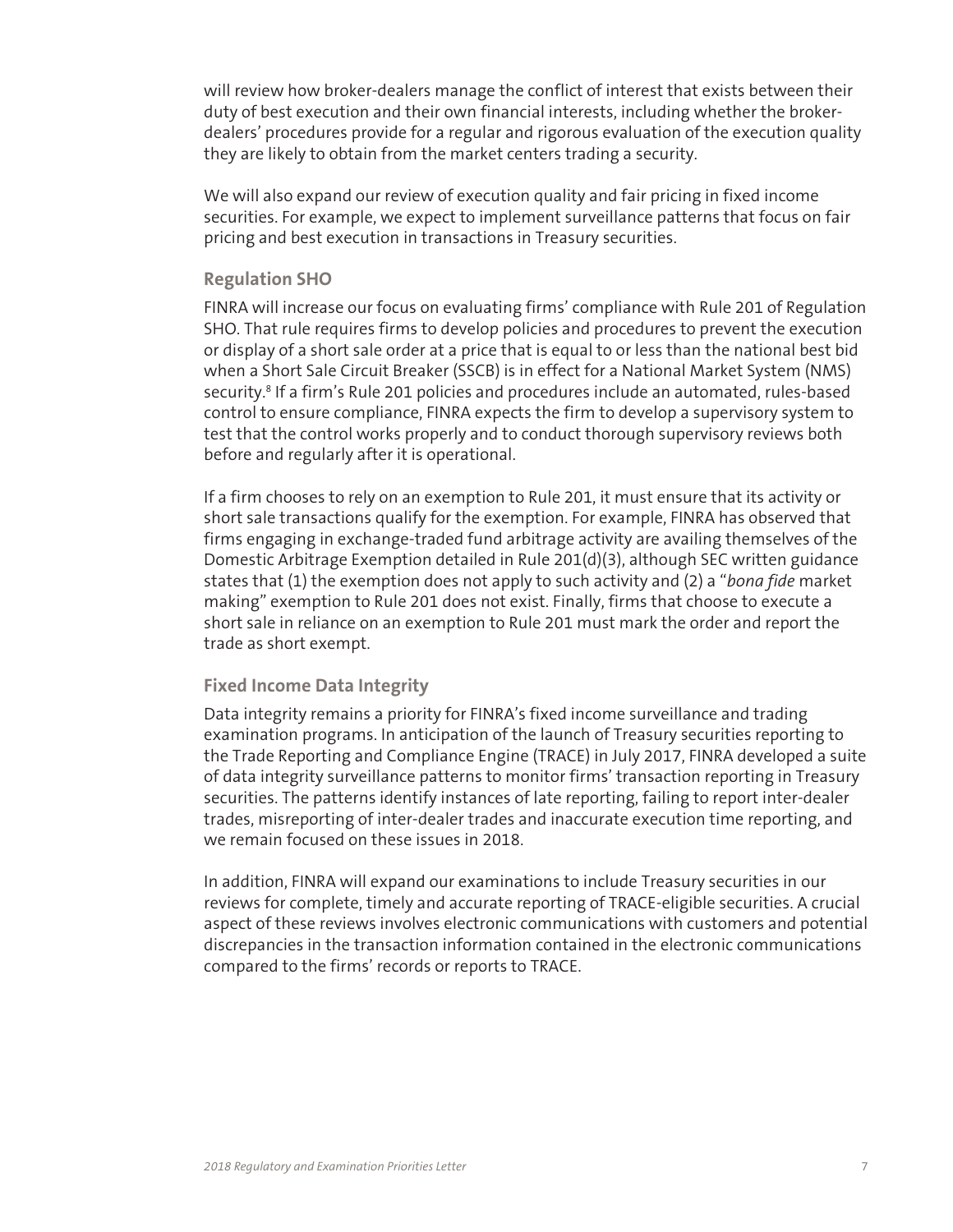#### **Options**

FINRA developed a surveillance pattern to detect potential front running in correlated options products in 2017 and will remain focused on this area in 2018. We designed the surveillance pattern to detect related scenarios involving options where a market participant may engage in transactions in one product while having knowledge of a pending transaction in a correlated product prior to the public dissemination of the terms of the order. This activity may improperly benefit the participant that engaged in the front running activity, to the potential detriment of other market participants.

FINRA will also focus on options "marking the close" activity where orders are being sent immediately prior to the close that impact the final national best bid or offer (NBBO) to benefit positions held by that account or accounts with which they are acting in concert. FINRA has identified a number of firms with deficient or non-existent supervisory systems relating to "marking the close" activity.

FINRA will continue to conduct reviews of potential options-related violations of SEA Rule 14e-4, which governs partial tender offers and requires that participants tender no greater than their "net long position." SEA Rule 14e-4 provides that if a market participant sells call options after the tender offer is announced with a strike price less than the tender offer price, it must reduce its long position by the shares underlying the options for purposes of calculating its net long position. Those tendering in excess of their net long position by not offsetting the options may improperly receive a greater share of the tender offer consideration, to the detriment of other market participants. During 2017, FINRA identified participants who have not properly accounted for their options positions when tendering shares in the offer.

## **Market Access**

FINRA will continue to review broker-dealers' compliance with SEA Rule 15c3-5 (the Market Access Rule). The Market Access Rule requires that broker-dealers establish reasonable pre-trade financial controls, among other things. FINRA has seen instances where broker-dealers have not maintained reasonable documentation to support financial limits and have not conducted periodic reviews to assess the reasonableness of those thresholds (through a credit or capital utilization review, for example). Firms should review the Examination Findings Report for additional information about FINRA's observations regarding concerns and effective practices related to market access.

#### **Alternative Trading System Surveillance**

As registered broker-dealers and FINRA members, alternative trading systems are required to maintain supervisory systems that are reasonably designed to achieve compliance with applicable securities laws, regulations and FINRA rules, including, for example, rules on disruptive or manipulative quoting and trading activity. FINRA will review alternative trading systems' supervisory systems in the context of reviews opened as a result of surveillance alerts related to potential manipulative activity occurring on or through an alternative trading system.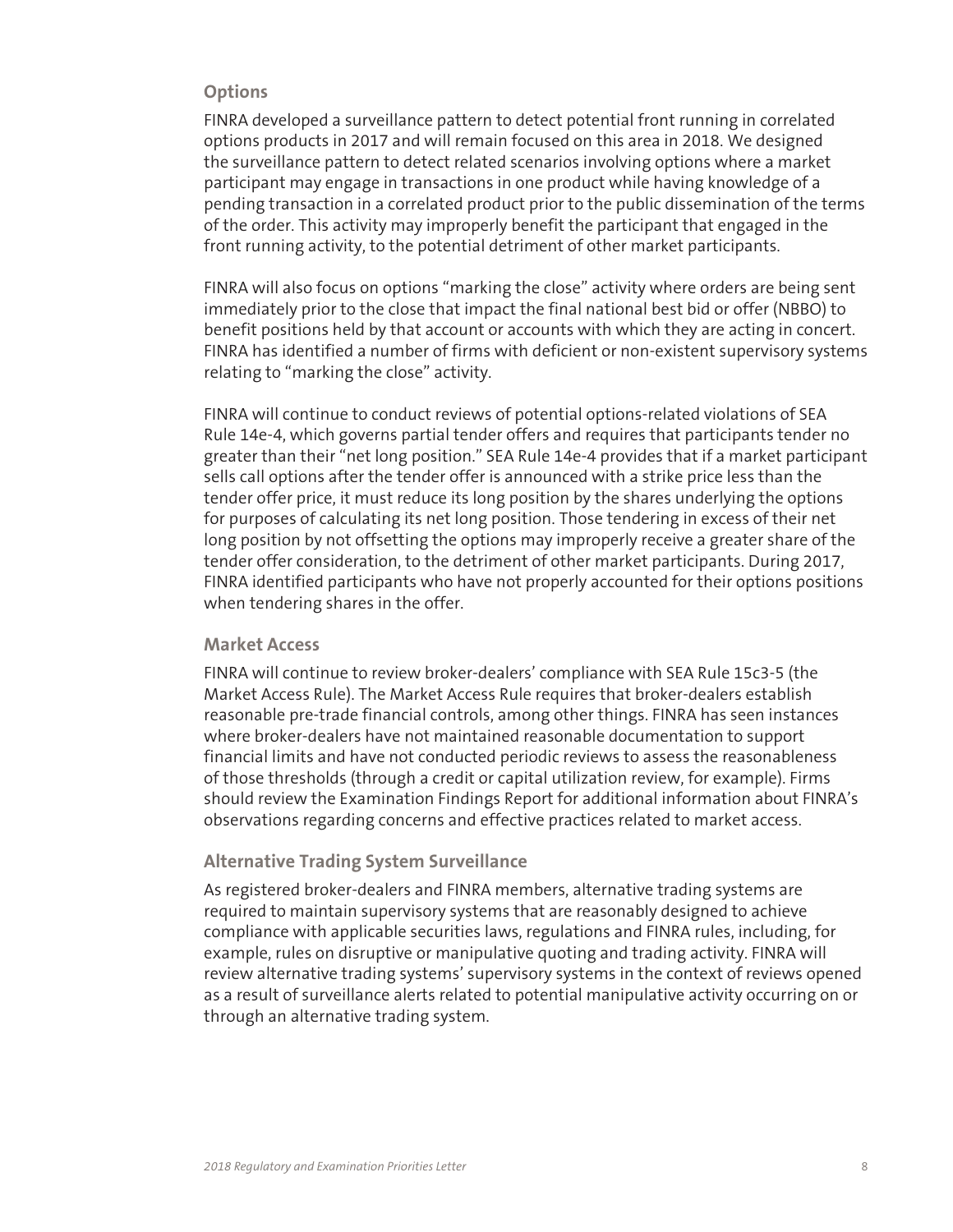## <span id="page-8-0"></span>**Report Cards**

In 2018, FINRA will launch several new report cards to assist firms with their compliance efforts, and we will review whether and how firms make use of these report cards.

- $\triangleright$  The Auto Execution Manipulation Report Card will highlight and assist firms with their supervision efforts to identify instances in which a market participant uses non-*bona fide* orders to move the NBBO.
- $\triangleright$  The Alternative Trading System Cross Manipulation Report Card will identify instances in which a market participant engages in potential manipulation of the NBBO, which results in the modification of a security's prevailing midpoint price on an alternative trading system crossing venue.
- $\triangleright$  The Fixed Income Mark-up Report Card will provide information to firms—including median and mean percentage mark-ups for each firm—and the industry, which firms will be able to display based on certain criteria such as investment rating, product (*e.g.,* corporate or agency) and length of time to maturity. FINRA will consider adding additional products in the future.

# **New Rules**

FINRA draws firms' attention to some significant new rules that are currently scheduled to become applicable in 2018. FINRA may discuss with some firms the steps they are taking to implement the obligations under these rules.

- ▶ Financial Exploitation of Specified Adults: FINRA Rule 2165 will become effective February 5, 2018, and permits members to place temporary holds on disbursements of funds or securities from the accounts of specified customers where there is a reasonable belief of financial exploitation of these customers.
- ▶ Amendments to FINRA Rule 4512 (Customer Account Information): An amendment to FINRA Rule 4512 requires members to make reasonable efforts to obtain the name of and contact information for a trusted contact person for a non-institutional customer's account. The amendment will become effective February 5, 2018.
- ▶ The Financial Crimes Enforcement Network's (FinCEN) Customer Due Diligence Rule **(CDD Rule):** Firms have until May 11, 2018, to comply with FinCEN's CDD Rule.9 FinCEN issued the CDD Rule to clarify and strengthen customer due diligence for covered financial institutions, including broker-dealers. In the CDD Rule, FinCEN identifies four components of customer due diligence: (1) customer identification and verification; (2) beneficial ownership identification and verification; (3) understanding the nature and purpose of customer relationships; and (4) ongoing monitoring for reporting suspicious transactions and, on a risk basis, maintaining and updating customer information.10
- ▶ Amendments to FINRA Rule 2232 (Customer Confirmations): The amended FINRA Rule 2232 requires a member to disclose the amount of mark-up or mark-down it applies to trades with retail customers in corporate or agency debt securities if the member also executes offsetting principal trades in the same security on the same trading day. The amended rule also requires members to disclose two additional items on all retail customer confirmations for corporate and agency debt security trades: (1) a reference,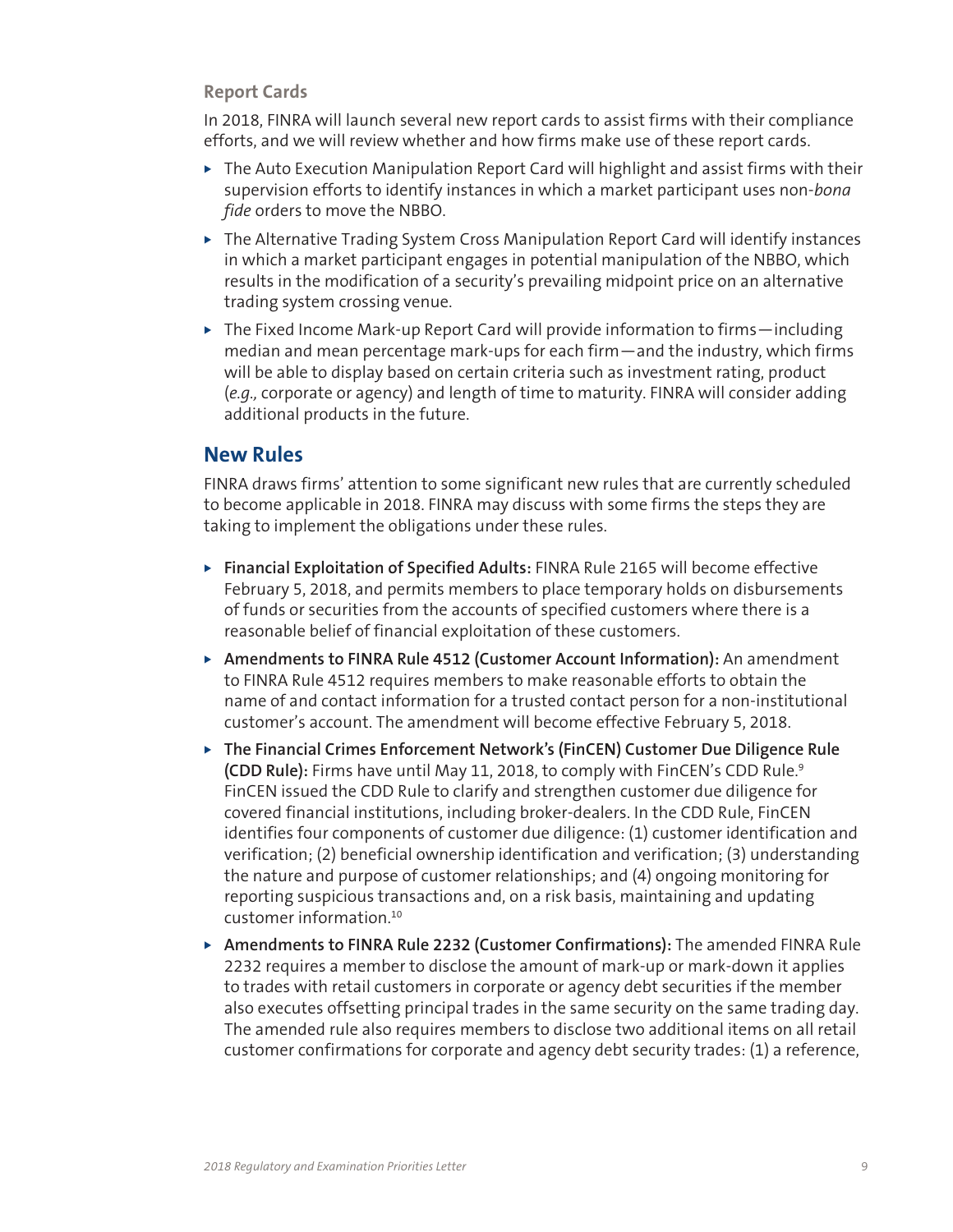<span id="page-9-0"></span>and a hyperlink if the confirmation is electronic, to a web page hosted by FINRA that contains publicly available trading data for the specific security that was traded and (2) the execution time of the transaction, expressed to the second. These amendments are scheduled to become effective on May 14, 2018.

- ▶ Margin Requirements for Covered Agency Transactions (Amendments to FINRA **Rule 4210):**11 FINRA's new margin requirements for Covered Agency Transactions are scheduled to become effective on June 25, 2018. Covered Agency Transactions include (1) To Be Announced (TBA) transactions, inclusive of adjustable rate mortgage (ARM) transactions; (2) Specified Pool Transactions; and (3) transactions in Collateralized Mortgage Obligations (CMOs), issued in conformity with a program of an agency or Government-Sponsored Enterprise (GSE), with forward settlement dates. Members are reminded that the risk limit determination requirements under the amendments to Rule 4210 became effective on December 15, 2016.
- ▶ Consolidated FINRA Registration Rules: The consolidated FINRA registration rules (FINRA Rules 1210 through 1240) will become effective October 1, 2018. The consolidated rules streamline, and bring consistency and uniformity to, the qualification and registration requirements. Among other things, FINRA has restructured the representative-level qualification examination program into a more efficient format whereby all representative-level applicants will take a general knowledge examination and a tailored, specialized knowledge examination (a revised representative-level qualification examination) for their particular registered role. Individuals who are not associated persons of firms, such as members of the general public, are also eligible to take the Securities Industry Essentials Exam. The restructured program, among other things, eliminates duplicative testing of general securities knowledge on representative-level examinations and eliminates several representative-level registration categories that have become outdated or have limited utility.

# **Conclusion**

This letter outlines FINRA's areas of focus as of the beginning of 2018, and FINRA urges firms to use it as a point of reference for their compliance, supervisory and risk management programs and to prepare for FINRA examinations. FINRA may adjust its priorities as circumstances change. As always, we urge you to contact your firm's FINRA regulatory coordinator with specific questions or comments. In addition, if you have general comments regarding this letter or suggestions on how we can improve it, please send them to Steven Polansky, Senior Director, Regulatory Operations/Shared Services, at *steven.polansky@finra.org*.